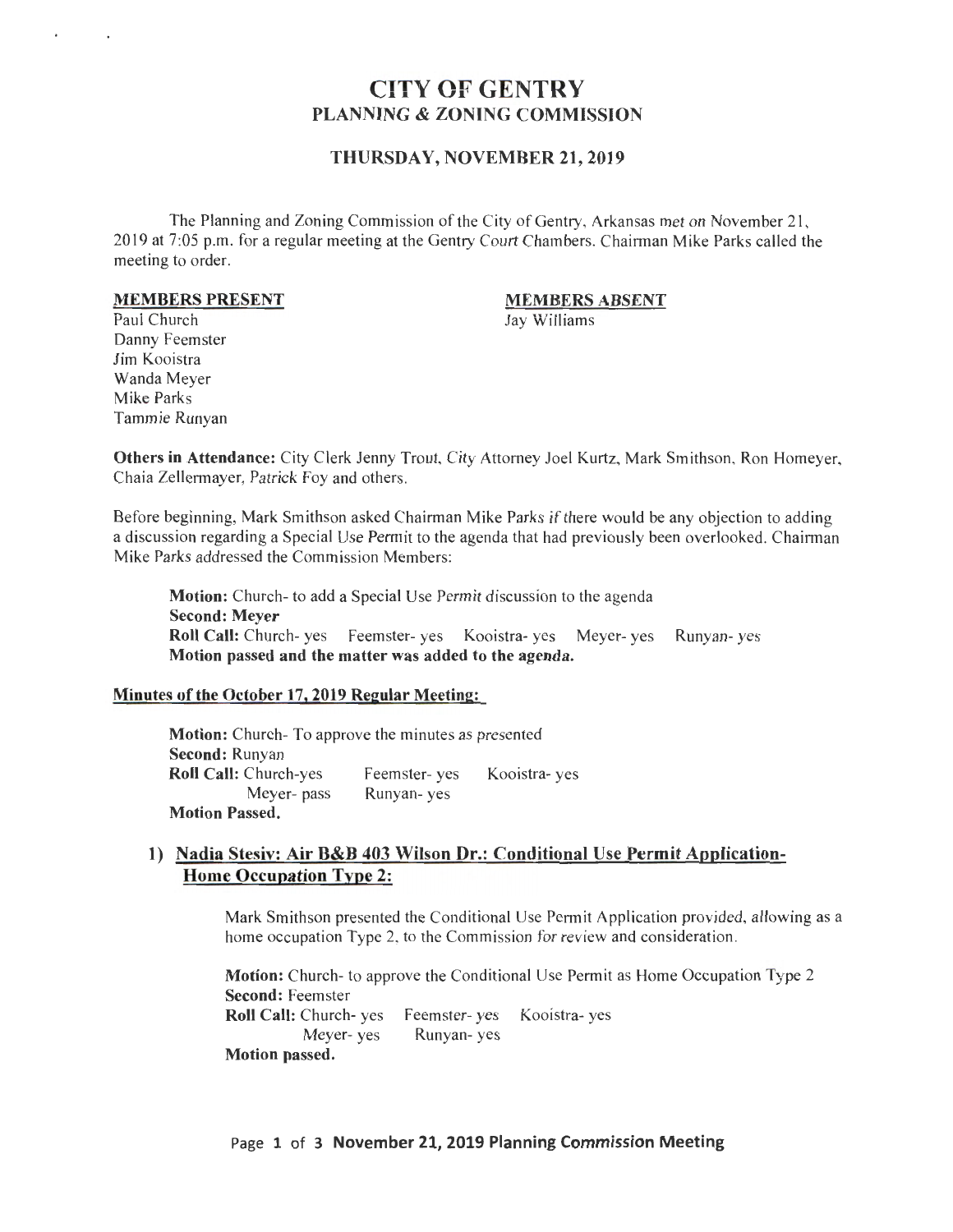## **2) Taylor Orchard Driveway Road Creation Petition- Benton County**

After review of the presented documents:

**Motion:** Kooistra- that there be no objection to the Petition so long as the County was well aware that they would be responsible for maintenance and construction of the existing Waterline Easement

**Second:** Meyer **Roll Call:** Church- yes Feemster- yes Kooistra- yes Williams- pass Runyan- yes **Motion passed.** 

## **3) Grand Estates- Phase 1- Final Plat: Ron Homeyer RE: Bond or Contract in Lieu**

After review of presented documents: Ron Homeyer addressed the Commission and asked if final approval of Plat could be given at this time in order to move forward without holdup on completion.

**Motion:** Meyer- to accept the Final Plat presented, with listed conditions and stipulations, specifically that all criteria must be met, and that no building permits would be provided until so done.

**Second:** Kooistra **Roll Call:** Church- yes Feemster- yes Kooistra- yes Meyer- yes Runyan- yes **Motion passed.** 

## **4) Steele Development- Rezone**

After review of presented documents, and being advised that no notifications by letter to adjacent property owners had been sent after the second publication; Chairman Mike Parks suggested that re-advertising of a Notice of public hearing, as well as notifications to adjacent property owners, be completed with the public hearing to be held at next month's meeting.

## **5) Chaia Zellermayer Re: Property on Orchard Lane**

Ms. Zellermayer presented questions to the Commission regarding a piece of property on Orchard Lane and whether or not adjustments could be made and approved should she purchase said property. After much discussion it was agreed that a Lot Line Adjustment would likely be necessary at some point in the future.

## **6) Patrick Foy RE: Rustic Ridge additions to subdivision & streets**

Mr. Foy presented with questions regarding adjacent property to property already under development. Lengthy Q&A was had.

\*At this time the matter added to the Agenda was presented:

## **7) Russell Andrews- Discussion RE: R-0 Special Use Permit**

Mark Smithson advised that demolition had transpired regarding a duplex located on S. Collins Ave. and Mr. Andrews was requesting a Special Use Permit be granted in order for reconstruction to take place immediately. It was stated a Special Use Permit could not

Page **2 of 3 November 21, 2019 Planning Commission Meeting**